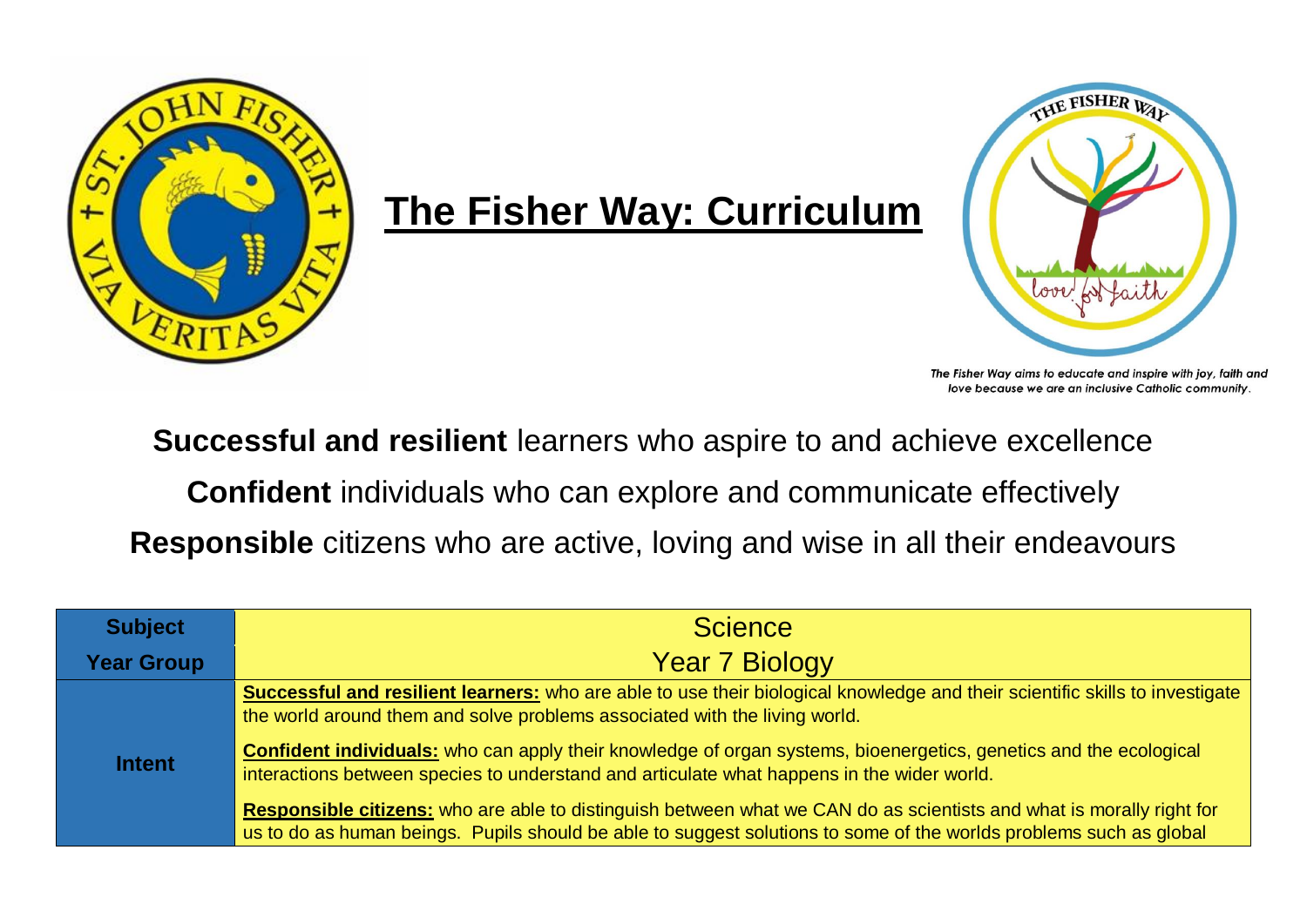|                                         | warming and pollution and should be able to evaluate and debate the issues around current global issues such as<br>Genetic Engineering, IVF, Pandemics and Stem cell research. They should be able to use their understanding to help<br>them make informed decisions in later life to benefit both themselves and the wider world.                                                                                                                                                                                                                                                                                                                                                                                                                                                                                                                                                                                    |                                                                                                     |                 |                                                                                                                                                           |                 |          |  |  |  |
|-----------------------------------------|------------------------------------------------------------------------------------------------------------------------------------------------------------------------------------------------------------------------------------------------------------------------------------------------------------------------------------------------------------------------------------------------------------------------------------------------------------------------------------------------------------------------------------------------------------------------------------------------------------------------------------------------------------------------------------------------------------------------------------------------------------------------------------------------------------------------------------------------------------------------------------------------------------------------|-----------------------------------------------------------------------------------------------------|-----------------|-----------------------------------------------------------------------------------------------------------------------------------------------------------|-----------------|----------|--|--|--|
| <b>Narrative</b>                        | This Year students study the basic structures and functions of animal and plant cells, muscles, skeleton and reproduction. They will<br>also look at the interaction between organisms in an ecosystem and variation between organisms of the same and different species.<br>KS2 students study flowers and reproduction in plants, the human body including skeleton & muscles, changes in the human body &<br>habitats and food chains.<br>This will continue into Year 8 when students look at different organ systems and respiration/photosynthesis.<br>In Year 9 students will move onto the advanced structure and function of cells, the organ systems they are involved in plants and<br>animals. In Year 10 and 11 students will look at more specialised cells and organ systems in different Biological contexts. In Year<br>10 and 11 interactions within and between species are studied in more detail. |                                                                                                     |                 |                                                                                                                                                           |                 |          |  |  |  |
| <b>Half term</b>                        | Autumn 1                                                                                                                                                                                                                                                                                                                                                                                                                                                                                                                                                                                                                                                                                                                                                                                                                                                                                                               | <b>Autumn 2</b>                                                                                     | <b>Spring 1</b> | <b>Spring 2</b>                                                                                                                                           | <b>Summer 1</b> | Summer 2 |  |  |  |
| <b>Knowledge</b><br>(topics<br>studied) | Skills course that<br>covers laboratory<br><b>skills</b>                                                                                                                                                                                                                                                                                                                                                                                                                                                                                                                                                                                                                                                                                                                                                                                                                                                               | B1 - Cells,<br>movement,<br>reproduction                                                            |                 | <b>B2</b> Interdependence<br>and variation                                                                                                                |                 |          |  |  |  |
| <b>Key skills</b>                       | Laboratory skills -<br>safety, practical set<br>up, measurements,<br>data handling,<br>maths skills<br>(microscope<br>magnification).                                                                                                                                                                                                                                                                                                                                                                                                                                                                                                                                                                                                                                                                                                                                                                                  | Laboratory skills -<br>safety, practical set<br>up, measurements,<br>data handling,<br>maths skills |                 | Food chains and<br>webs, interaction and<br>relationships between<br>organisms - research<br>and application of<br>knowledge. IT skills,<br>data analysis |                 |          |  |  |  |
| <b>Cultural capital</b>                 | History of the<br>development of the<br>microscope (light<br>and EM) and<br>advances this led<br>to. Puberty and<br>emotions/feelings.                                                                                                                                                                                                                                                                                                                                                                                                                                                                                                                                                                                                                                                                                                                                                                                 | Life beyond Earth,<br>space travel                                                                  |                 | Human impact on the<br>environment. Greta<br><b>Thornberg</b>                                                                                             |                 |          |  |  |  |